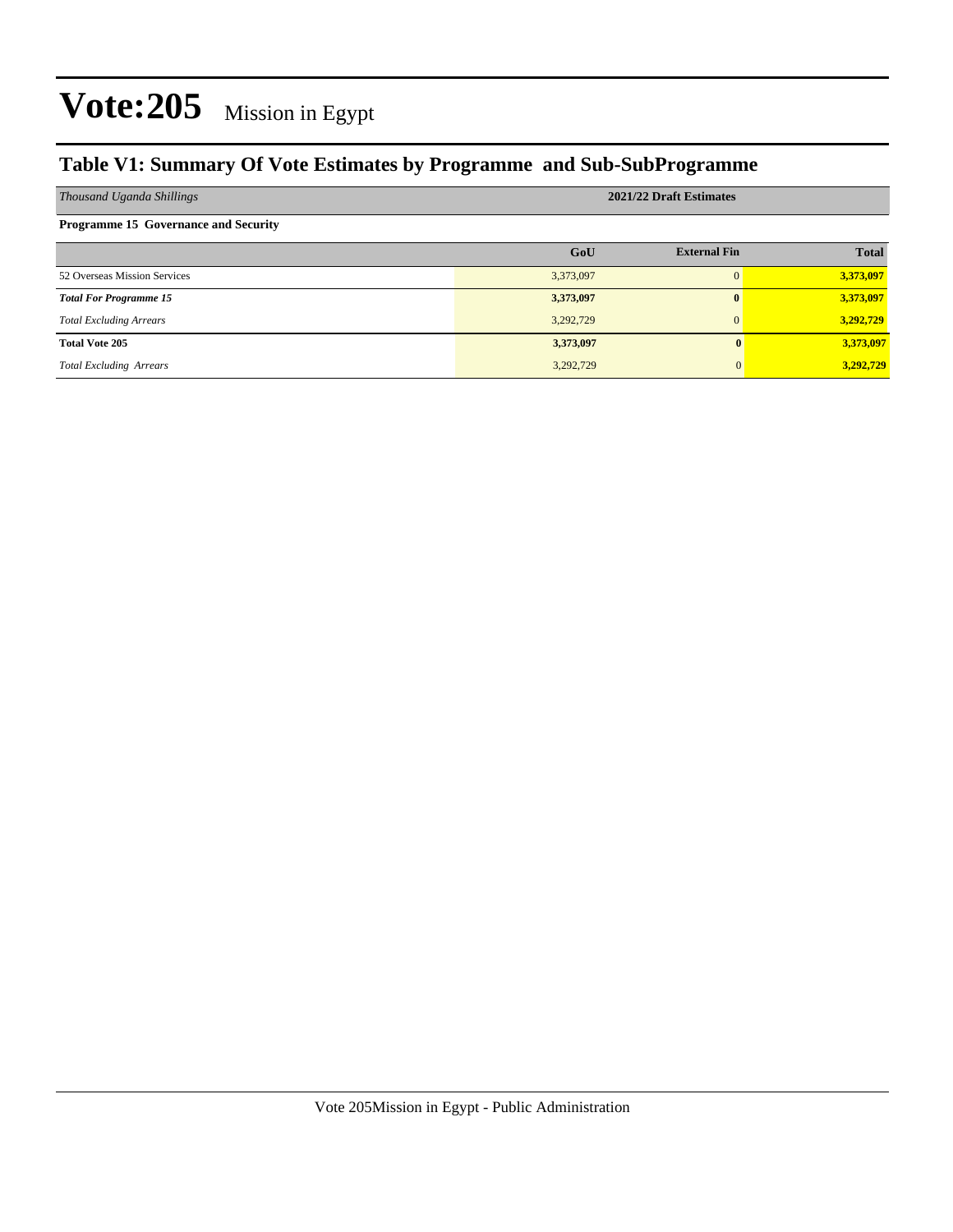#### **Table V2: Summary Of Vote Estimates by Sub-SubProgramme,Department and Project**

| Thousand Uganda Shillings                                                 |                  | 2020/21 Approved Budget |                |              | 2021/22 Draft Estimates |                               |              |
|---------------------------------------------------------------------------|------------------|-------------------------|----------------|--------------|-------------------------|-------------------------------|--------------|
| <b>Sub-SubProgramme 52 Overseas Mission Services</b>                      |                  |                         |                |              |                         |                               |              |
| <b>Recurrent Budget Estimates</b>                                         | <b>Wage</b>      | Non-Wage                | <b>AIA</b>     | <b>Total</b> | <b>Wage</b>             | Non-Wage                      | <b>Total</b> |
| 01 Headquarters Cairo                                                     | 544,097          | 2,748,632               | $\mathbf{0}$   | 3,292,729    | 544,097                 | 2,829,000                     | 3,373,097    |
| <b>Total Recurrent Budget Estimates for Sub-</b><br><b>SubProgramme</b>   | 544,097          | 2,748,632               | $\bf{0}$       | 3,292,729    | 544,097                 | 2,829,000                     | 3,373,097    |
| Development Budget Estimates                                              | <b>GoU Dev't</b> | <b>External Fin</b>     | <b>AIA</b>     | <b>Total</b> |                         | <b>GoU Dev't External Fin</b> | <b>Total</b> |
| 1064 Strengthening Mission in Egypt                                       | 300,000          | $\Omega$                | $\mathbf{0}$   | 300,000      | $\Omega$                | $\Omega$                      | $\mathbf{0}$ |
| <b>Total Development Budget Estimates for Sub-</b><br><b>SubProgramme</b> | 300,000          | $\bf{0}$                | $\bf{0}$       | 300,000      | $\bf{0}$                | $\mathbf{0}$                  | $\bf{0}$     |
|                                                                           | GoU              | <b>External Fin</b>     | <b>AIA</b>     | <b>Total</b> | GoU                     | <b>External Fin</b>           | <b>Total</b> |
| <b>Total For Sub-SubProgramme 52</b>                                      | 3,592,729        | $\mathbf{0}$            | $\bf{0}$       | 3,592,729    | 3,373,097               | $\mathbf{0}$                  | 3,373,097    |
| <b>Total Excluding Arrears</b>                                            | 3,592,729        | $\mathbf{0}$            | $\overline{0}$ | 3,592,729    | 3,292,729               | $\mathbf{0}$                  | 3,292,729    |
| <b>Total Vote 205</b>                                                     | 3,592,729        | $\bf{0}$                | $\bf{0}$       | 3,592,729    | 3,373,097               | $\bf{0}$                      | 3,373,097    |
| <b>Total Excluding Arrears</b>                                            | 3,592,729        | $\mathbf{0}$            | $\mathbf{0}$   | 3,592,729    | 3,292,729               | $\mathbf{0}$                  | 3,292,729    |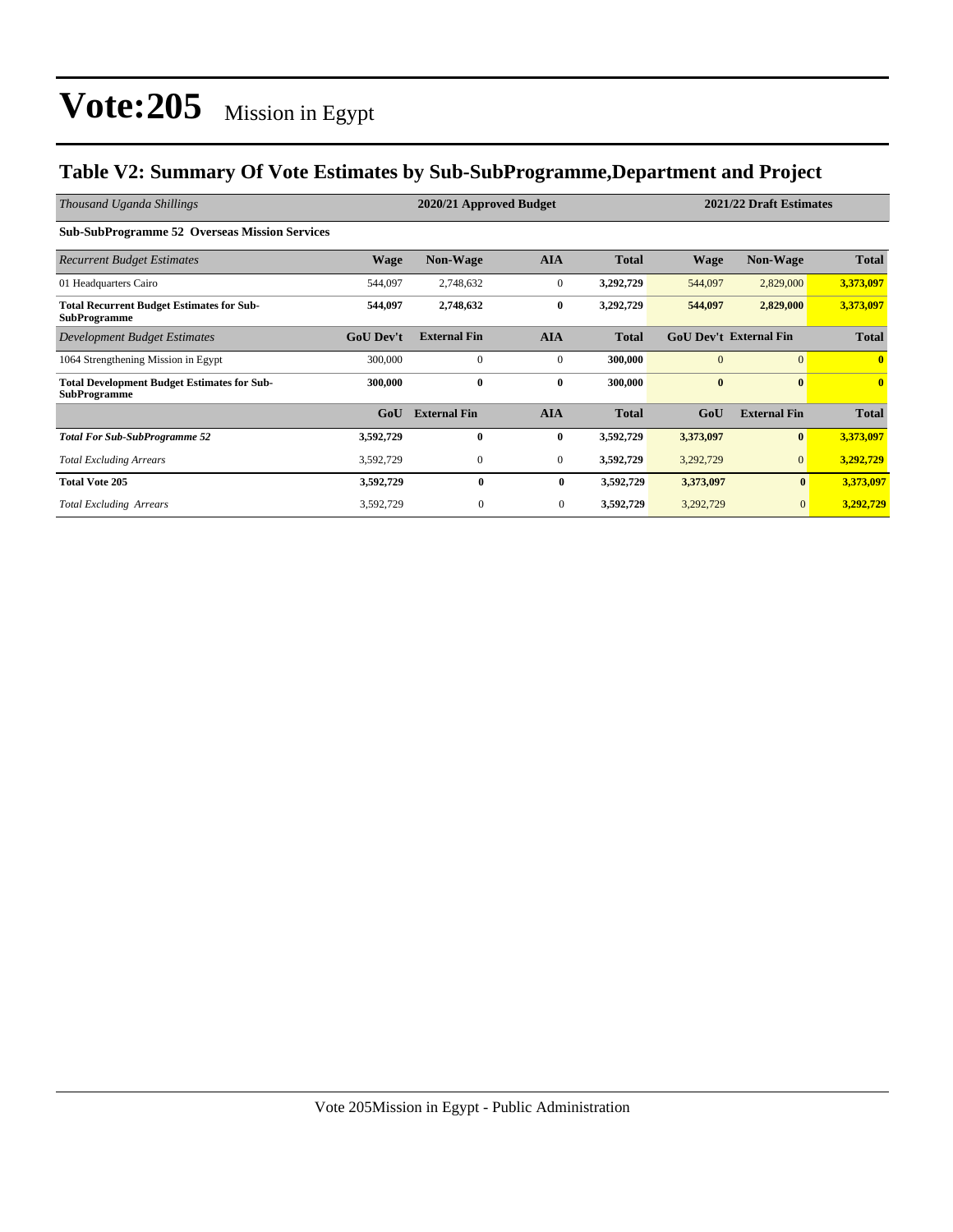### **Table V3: Summary Vote Estimates by Item**

| Thousand Uganda Shillings                                |           | 2020/21 Approved Budget |                  |              |           | 2021/22 Draft Estimates |              |  |  |
|----------------------------------------------------------|-----------|-------------------------|------------------|--------------|-----------|-------------------------|--------------|--|--|
|                                                          | GoU       | <b>External Fin</b>     | <b>AIA</b>       | <b>Total</b> | GoU       | <b>External Fin</b>     | <b>Total</b> |  |  |
| <b>Employees, Goods and Services (Outputs Provided)</b>  | 3,292,729 | $\bf{0}$                | $\bf{0}$         | 3,292,729    | 3,292,729 | $\pmb{0}$               | 3,292,729    |  |  |
| 211103 Allowances (Inc. Casuals, Temporary)              | 1,309,518 | $\bf{0}$                | $\bf{0}$         | 1,309,518    | 1,309,518 | $\bf{0}$                | 1,309,518    |  |  |
| 211105 Missions staff salaries                           | 544,097   | $\bf{0}$                | $\bf{0}$         | 544,097      | 544,097   | $\bf{0}$                | 544,097      |  |  |
| 212201 Social Security Contributions                     | 30,699    | $\bf{0}$                | $\bf{0}$         | 30,699       | 30,699    | $\bf{0}$                | 30,699       |  |  |
| 213001 Medical expenses (To employees)                   | 117,000   | $\bf{0}$                | $\bf{0}$         | 117,000      | 117,000   | $\bf{0}$                | 117,000      |  |  |
| 221001 Advertising and Public Relations                  | 6,000     | $\bf{0}$                | $\bf{0}$         | 6,000        | 6,000     | $\bf{0}$                | 6,000        |  |  |
| 221002 Workshops and Seminars                            | 17,500    | $\bf{0}$                | $\bf{0}$         | 17,500       | 17,500    | $\mathbf{0}$            | 17,500       |  |  |
| 221003 Staff Training                                    | 12,000    | 0                       | $\bf{0}$         | 12,000       | 12,000    | $\bf{0}$                | 12,000       |  |  |
| 221009 Welfare and Entertainment                         | 39,000    | $\bf{0}$                | $\bf{0}$         | 39,000       | 39,000    | $\mathbf{0}$            | 39,000       |  |  |
| 221011 Printing, Stationery, Photocopying and Binding    | 15,000    | 0                       | $\bf{0}$         | 15,000       | 15,000    | $\bf{0}$                | 15,000       |  |  |
| 222001 Telecommunications                                | 54,500    | $\bf{0}$                | $\bf{0}$         | 54,500       | 30,000    | $\bf{0}$                | 30,000       |  |  |
| 222002 Postage and Courier                               | 11,000    | 0                       | $\bf{0}$         | 11,000       | 11,000    | $\bf{0}$                | 11,000       |  |  |
| 223001 Property Expenses                                 | 30,000    | $\bf{0}$                | $\bf{0}$         | 30,000       | 30,000    | $\bf{0}$                | 30,000       |  |  |
| 223003 Rent - (Produced Assets) to private entities      | 729,118   | $\bf{0}$                | 0                | 729,118      | 729,118   | $\bf{0}$                | 729,118      |  |  |
| 223004 Guard and Security services                       | 17,500    | $\bf{0}$                | $\bf{0}$         | 17,500       | 17,500    | $\bf{0}$                | 17,500       |  |  |
| 223005 Electricity                                       | 60,000    | $\bf{0}$                | $\bf{0}$         | 60,000       | 60,000    | $\bf{0}$                | 60,000       |  |  |
| 223006 Water                                             | 15,000    | $\bf{0}$                | $\bf{0}$         | 15,000       | 15,000    | $\bf{0}$                | 15,000       |  |  |
| 226001 Insurances                                        | 14,400    | $\bf{0}$                | $\bf{0}$         | 14,400       | 14,400    | $\bf{0}$                | 14,400       |  |  |
| 227001 Travel inland                                     | 60,200    | $\bf{0}$                | $\bf{0}$         | 60,200       | 60,200    | $\mathbf{0}$            | 60,200       |  |  |
| 227002 Travel abroad                                     | 57,990    | $\bf{0}$                | $\bf{0}$         | 57,990       | 57,990    | $\bf{0}$                | 57,990       |  |  |
| 227003 Carriage, Haulage, Freight and transport hire     | 66,000    | $\bf{0}$                | $\bf{0}$         | 66,000       | 66,000    | $\bf{0}$                | 66,000       |  |  |
| 227004 Fuel, Lubricants and Oils                         | 33,737    | 0                       | $\bf{0}$         | 33,737       | 33,737    | $\bf{0}$                | 33,737       |  |  |
| 228001 Maintenance - Civil                               | $\bf{0}$  | $\bf{0}$                | $\bf{0}$         | $\bf{0}$     | 10,000    | $\mathbf{0}$            | 10,000       |  |  |
| 228002 Maintenance - Vehicles                            | 52,470    | $\bf{0}$                | $\bf{0}$         | 52,470       | 52,470    | $\bf{0}$                | 52,470       |  |  |
| 228003 Maintenance - Machinery, Equipment &<br>Furniture | $\bf{0}$  | $\bf{0}$                | $\bf{0}$         | $\bf{0}$     | 14,500    | $\bf{0}$                | 14,500       |  |  |
| <b>Investment</b> (Capital Purchases)                    | 300,000   | $\bf{0}$                | $\bf{0}$         | 300,000      | $\bf{0}$  | $\bf{0}$                | $\bf{0}$     |  |  |
| 312101 Non-Residential Buildings                         | 150,000   | $\bf{0}$                | $\bf{0}$         | 150,000      | $\bf{0}$  | $\bf{0}$                | $\bf{0}$     |  |  |
| 312102 Residential Buildings                             | 150,000   | $\bf{0}$                | $\boldsymbol{0}$ | 150,000      | $\bf{0}$  | $\bf{0}$                | $\bf{0}$     |  |  |
| <b>Arrears</b>                                           | $\bf{0}$  | $\bf{0}$                | $\bf{0}$         | $\bf{0}$     | 80,368    | $\bf{0}$                | 80,368       |  |  |
| 321605 Domestic arrears (Budgeting)                      | $\bf{0}$  | $\bf{0}$                | $\bf{0}$         | 0            | 80,368    | $\bf{0}$                | 80,368       |  |  |
| <b>Grand Total Vote 205</b>                              | 3,592,729 | $\boldsymbol{0}$        | $\bf{0}$         | 3,592,729    | 3,373,097 | $\bf{0}$                | 3,373,097    |  |  |
| <b>Total Excluding Arrears</b>                           | 3,592,729 | $\boldsymbol{0}$        | $\boldsymbol{0}$ | 3,592,729    | 3,292,729 | $\mathbf{0}$            | 3,292,729    |  |  |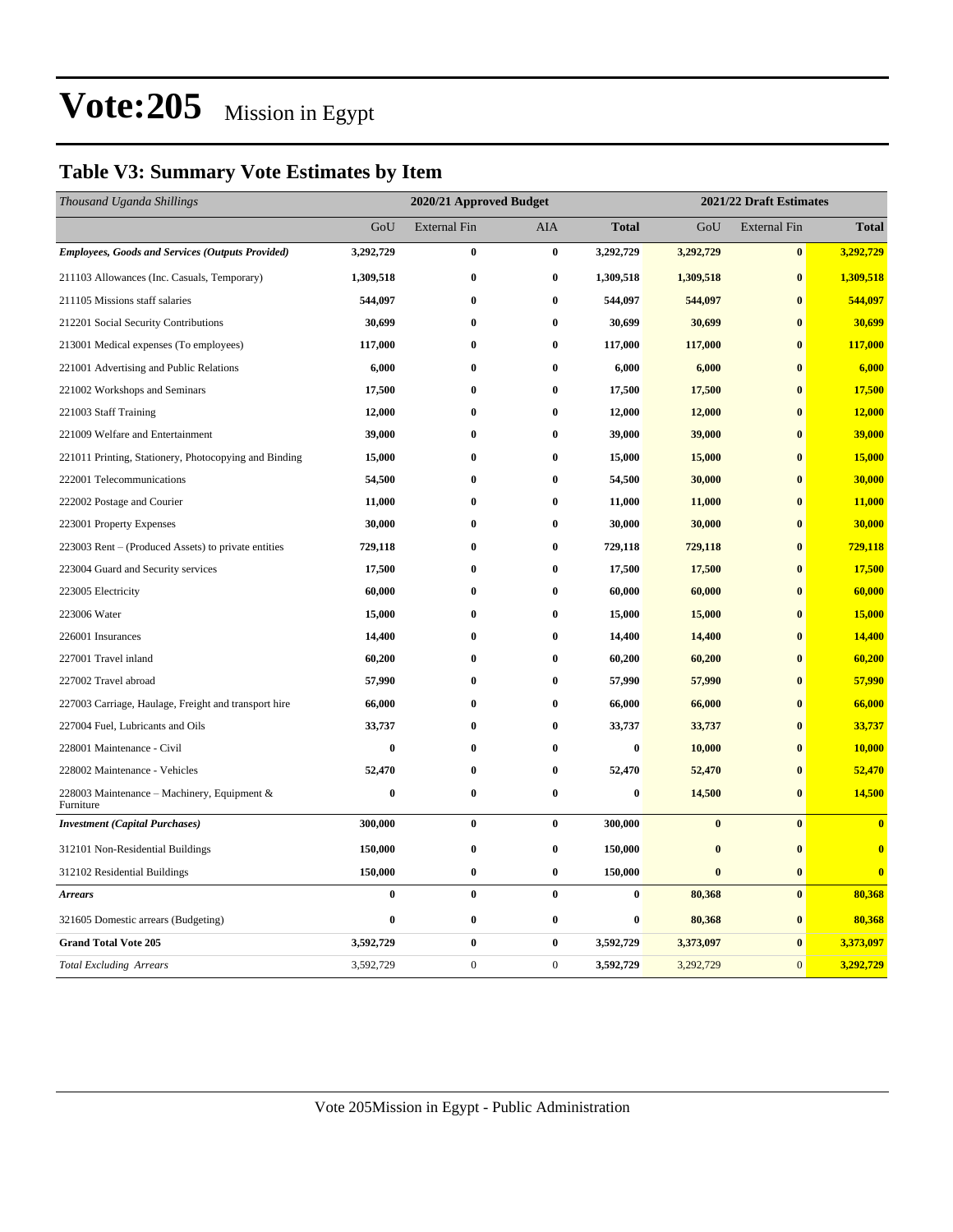#### **Table V4: Detailed Estimates by Sub-SubProgramme, Department,Project and Output and Item**

*Sub-SubProgrammme 52 Overseas Mission Services*

*Recurrent Budget Estimates*

#### **Department 01 Headquarters Cairo**

| Thousand Uganda Shillings                             |                  | 2020/21 Approved Budget |                  | 2021/22 Draft Estimates |                  |              |              |
|-------------------------------------------------------|------------------|-------------------------|------------------|-------------------------|------------------|--------------|--------------|
| <b>Outputs Provided</b>                               | Wage             | Non Wage                | <b>AIA</b>       | <b>Total</b>            | Wage             | Non Wage     | <b>Total</b> |
| <b>Budget Output 165201 Cooperation frameworks</b>    |                  |                         |                  |                         |                  |              |              |
| 211103 Allowances (Inc. Casuals, Temporary)           | $\overline{0}$   | 905,205                 | $\overline{0}$   | 905,205                 | $\mathbf{0}$     | 905,205      | 905,205      |
| 211105 Missions staff salaries                        | 544,097          | $\boldsymbol{0}$        | $\boldsymbol{0}$ | 544,097                 | 544,097          | $\mathbf{0}$ | 544,097      |
| 212201 Social Security Contributions                  | $\overline{0}$   | 20,699                  | $\boldsymbol{0}$ | 20,699                  | $\mathbf{0}$     | 20,699       | 20,699       |
| 213001 Medical expenses (To employees)                | $\boldsymbol{0}$ | 90,000                  | $\boldsymbol{0}$ | 90,000                  | $\mathbf{0}$     | 90,000       | 90,000       |
| 221003 Staff Training                                 | $\mathbf{0}$     | 10,000                  | $\boldsymbol{0}$ | 10,000                  | $\mathbf{0}$     | 10,000       | 10,000       |
| 221011 Printing, Stationery, Photocopying and Binding | $\boldsymbol{0}$ | 10,000                  | $\boldsymbol{0}$ | 10,000                  | $\mathbf{0}$     | 10,000       | 10,000       |
| 222001 Telecommunications                             | $\boldsymbol{0}$ | 54,500                  | $\boldsymbol{0}$ | 54,500                  | $\mathbf{0}$     | 30,000       | 30,000       |
| 223003 Rent – (Produced Assets) to private entities   | $\boldsymbol{0}$ | 652,118                 | $\boldsymbol{0}$ | 652,118                 | $\boldsymbol{0}$ | 652,118      | 652,118      |
| 223006 Water                                          | $\boldsymbol{0}$ | 8,700                   | $\boldsymbol{0}$ | 8,700                   | $\mathbf{0}$     | 8,700        | 8,700        |
| 227001 Travel inland                                  | $\boldsymbol{0}$ | 60,200                  | $\boldsymbol{0}$ | 60,200                  | $\mathbf{0}$     | 60,200       | 60,200       |
| 227002 Travel abroad                                  | $\boldsymbol{0}$ | 57,990                  | $\boldsymbol{0}$ | 57,990                  | $\mathbf{0}$     | 57,990       | 57,990       |
| 227003 Carriage, Haulage, Freight and transport hire  | $\boldsymbol{0}$ | 66,000                  | $\boldsymbol{0}$ | 66,000                  | $\mathbf{0}$     | 66,000       | 66,000       |
| 228001 Maintenance - Civil                            | $\boldsymbol{0}$ | $\mathbf{0}$            | $\boldsymbol{0}$ | $\bf{0}$                | $\mathbf{0}$     | 10,000       | 10,000       |
| 228002 Maintenance - Vehicles                         | $\boldsymbol{0}$ | 52,470                  | $\boldsymbol{0}$ | 52,470                  | $\mathbf{0}$     | 52,470       | 52,470       |
| 228003 Maintenance – Machinery, Equipment & Furniture | $\boldsymbol{0}$ | $\boldsymbol{0}$        | $\boldsymbol{0}$ | $\bf{0}$                | $\mathbf{0}$     | 14,500       | 14,500       |
| <b>Total Cost of Budget Output 01</b>                 | 544,097          | 1,987,882               | 0                | 2,531,979               | 544,097          | 1,987,882    | 2,531,979    |
| <b>Budget Output 165202 Consulars services</b>        |                  |                         |                  |                         |                  |              |              |
| 211103 Allowances (Inc. Casuals, Temporary)           | $\boldsymbol{0}$ | 94,720                  | $\boldsymbol{0}$ | 94,720                  | $\mathbf{0}$     | 94,720       | 94,720       |
| 212201 Social Security Contributions                  | $\boldsymbol{0}$ | 10,000                  | $\boldsymbol{0}$ | 10,000                  | $\mathbf{0}$     | 10,000       | 10,000       |
| 213001 Medical expenses (To employees)                | $\boldsymbol{0}$ | 27,000                  | $\boldsymbol{0}$ | 27,000                  | $\mathbf{0}$     | 27,000       | 27,000       |
| 221001 Advertising and Public Relations               | $\boldsymbol{0}$ | 2,500                   | $\boldsymbol{0}$ | 2,500                   | $\mathbf{0}$     | 2,500        | 2,500        |
| 221002 Workshops and Seminars                         | $\boldsymbol{0}$ | 17,500                  | $\boldsymbol{0}$ | 17,500                  | $\boldsymbol{0}$ | 14,500       | 14,500       |
| 221003 Staff Training                                 | $\boldsymbol{0}$ | 2,000                   | $\boldsymbol{0}$ | 2,000                   | $\mathbf{0}$     | 2,000        | 2,000        |
| 221009 Welfare and Entertainment                      | $\boldsymbol{0}$ | 39,000                  | $\boldsymbol{0}$ | 39,000                  | $\mathbf{0}$     | 39,000       | 39,000       |
| 221011 Printing, Stationery, Photocopying and Binding | $\boldsymbol{0}$ | 5,000                   | $\mathbf{0}$     | 5,000                   | $\mathbf{0}$     | 5,000        | 5,000        |
| 222002 Postage and Courier                            | $\boldsymbol{0}$ | 11,000                  | $\boldsymbol{0}$ | 11,000                  | $\mathbf{0}$     | 11,000       | 11,000       |
| 223001 Property Expenses                              | $\boldsymbol{0}$ | 30,000                  | $\boldsymbol{0}$ | 30,000                  | $\mathbf{0}$     | 30,000       | 30,000       |
| 223003 Rent – (Produced Assets) to private entities   | $\boldsymbol{0}$ | 47,000                  | $\boldsymbol{0}$ | 47,000                  | $\mathbf{0}$     | 47,000       | 47,000       |
| 223004 Guard and Security services                    | $\boldsymbol{0}$ | 17,500                  | $\boldsymbol{0}$ | 17,500                  | $\mathbf{0}$     | 17,500       | 17,500       |
| 223005 Electricity                                    | $\boldsymbol{0}$ | 60,000                  | $\boldsymbol{0}$ | 60,000                  | $\mathbf{0}$     | 60,000       | 60,000       |
| 223006 Water                                          | $\boldsymbol{0}$ | 6,300                   | $\boldsymbol{0}$ | 6,300                   | $\mathbf{0}$     | 6,300        | 6,300        |

Vote 205Mission in Egypt - Public Administration